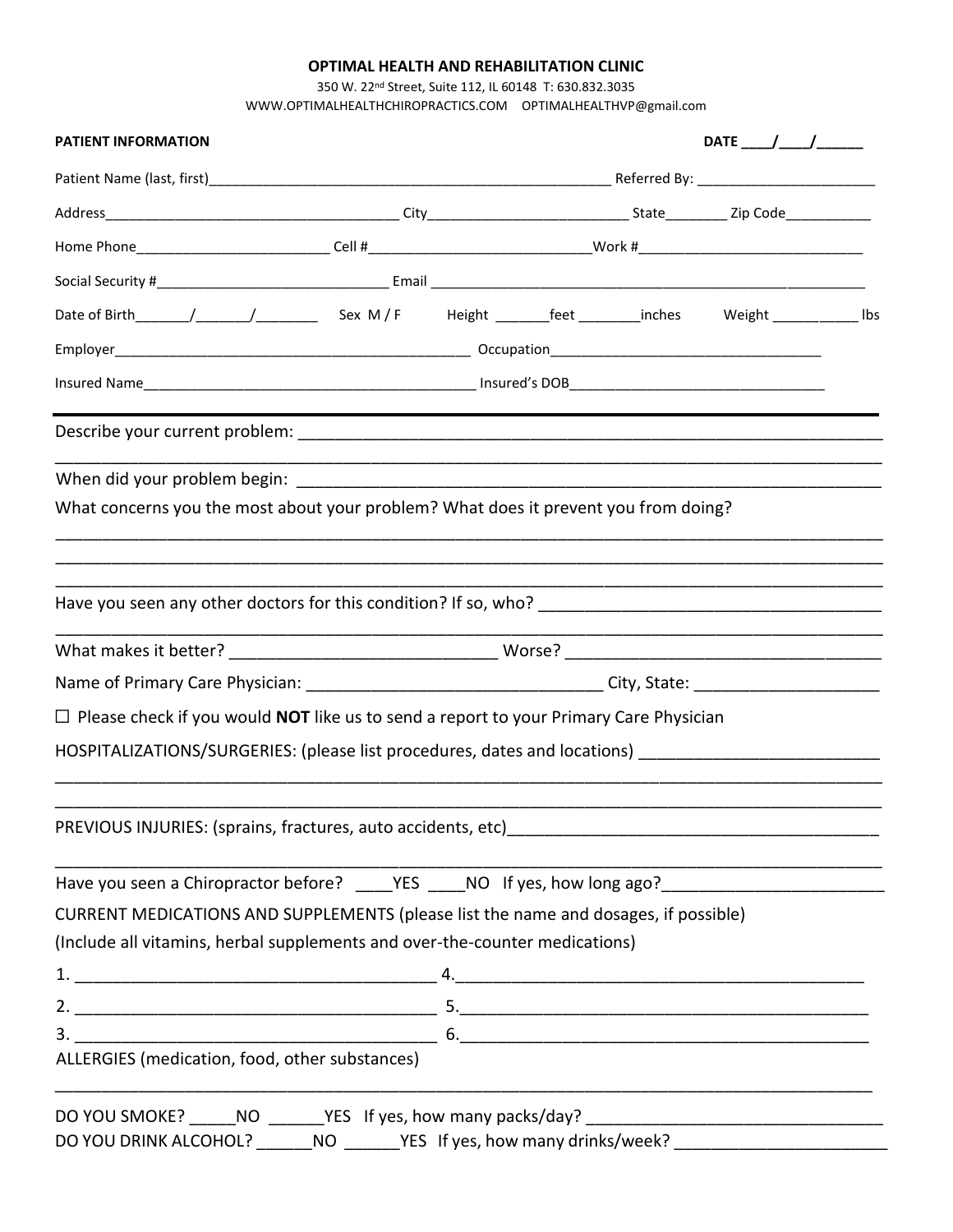# **OPTIMAL HEALTH AND REHABILITATION CLINIC**

350 W. 22nd Street, Suite 112, IL 60148 T: 630.832.3035 [WWW.OPTIMALHEALTHCHIROPRACTICS.COM](http://www.optimalhealthchiropractics.com/) OPTIMALHEALTHVP@gmail.com

FAMILY HISTORY Check any diseases which your relatives have had (if known):

| <b>Relatives</b> | <b>Arthritis</b> | <b>Cancer</b> | <b>Diabetes</b> | Heart<br>Disease/Stroke | <b>Kidney</b><br><b>Disease</b> | <b>Nerve</b><br><b>Disease</b> | <b>Thyroid</b><br><b>Disease</b> |
|------------------|------------------|---------------|-----------------|-------------------------|---------------------------------|--------------------------------|----------------------------------|
| Father           |                  |               |                 |                         |                                 |                                |                                  |
| <b>Mother</b>    |                  |               |                 |                         |                                 |                                |                                  |



Please Circle your level of pain below: (1=minimal pain; 10=worst pain imaginable)

| <b>PAIN CURRENTLY</b> |  |   |   |    |   |  |   |   |    |  |
|-----------------------|--|---|---|----|---|--|---|---|----|--|
|                       |  | 3 | 4 | 5. | b |  | 8 | q | 10 |  |
|                       |  |   |   |    |   |  |   |   |    |  |
| <b>PAIN TYPICALLY</b> |  |   |   |    |   |  |   |   |    |  |
|                       |  | 3 | Δ | 5. | h |  | 8 | q |    |  |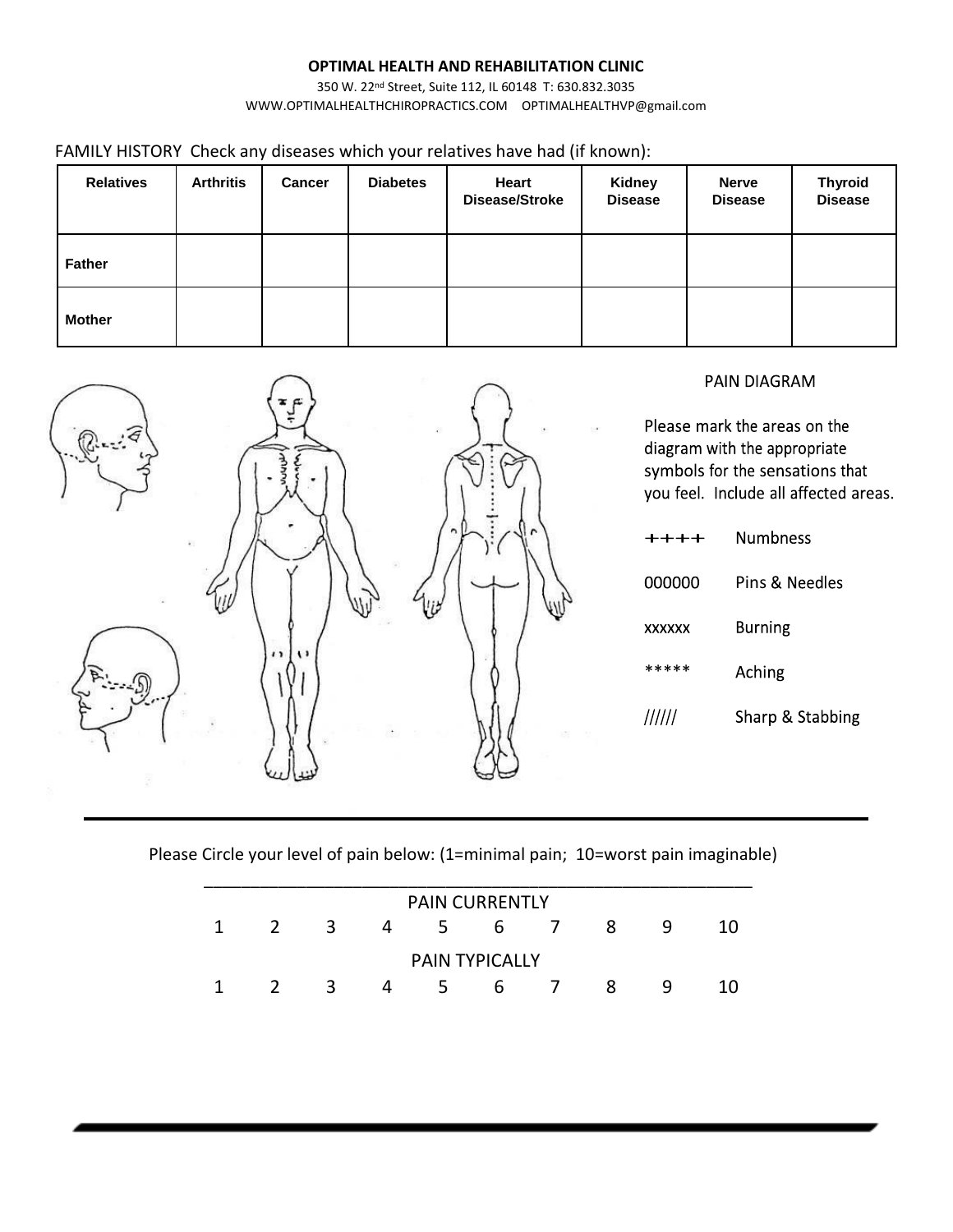### **OPTIMAL HEALTH AND REHABILITATION CLINIC**

350 W. 22nd Street, Suite 112, IL 60148 T: 630.832.3035 [WWW.OPTIMALHEALTHCHIROPRACTICS.COM](http://www.optimalhealthchiropractics.com/) OPTIMALHEALTHVP@gmail.com

**REVIEW OF SYSTEMS: Please write in a number:** 1. PRESENTLY HAVE 2. PREVIOUSLY HAD

**MUSCULOSKELETAL** \_\_\_Arthritis \_\_\_Bursitis Foot trouble \_\_\_Hernia Low Back Pain \_\_\_Neck pain/Stiffness \_\_\_Shoulder Blade Pain Pain or numbness in: \_\_\_ Shoulders \_\_\_ Arms \_\_\_ Elbows \_\_\_ Hands  $\frac{1}{2}$  Hips \_\_\_ Legs \_\_\_ Knees \_\_\_ Ankles \_\_\_ Feet \_\_\_ Tailbone Poor Posture Sciatica \_\_\_Spinal curvature **GENITO-URINARY**  \_\_\_Bedwetting \_\_\_Blood in urine \_\_\_Frequent urination \_\_\_Inability to control bladder Kidney infection or stones \_\_\_Painful urination Prostate trouble \_\_\_Painful menstruation \_\_\_Hot flashes \_\_\_Irregular cycle \_\_\_Lumps in breasts \_\_\_\_\_\_\_Date of Last menstrual cycle **CARDIOVASCULAR**  \_\_\_Hardening of arteries \_\_\_High blood pressure Low blood pressure \_\_\_Diabetes Pain over heart \_\_\_Poor circulation \_\_\_Rapid heart beat Slow heart beat Swelling of ankles **RESPIRATORY**  \_\_\_Chest Pain \_\_\_Chronic cough \_\_\_Difficult breathing \_\_\_Spitting up food Spitting up phlegm \_\_\_Wheezing **GASTROINTESTINAL**  \_\_\_Colitis \_\_\_Colon Trouble \_\_\_Constipation \_\_\_Diarrhea \_\_\_Difficult digestion \_\_\_Distention of abdomen \_\_\_Excessive hunger \_\_\_Heartburn / Reflux \_\_\_Gall Bladder Trouble \_\_\_Hemorrhoids \_\_\_Intestinal worms \_\_\_Jaundice Liver trouble \_\_\_Nausea Pain over stomach Poor appetite \_\_\_Vomiting

**GENERAL**  \_\_\_Allergy \_\_\_Chills \_\_\_Convulsions \_\_\_Dizziness \_\_\_Fainting \_\_\_Fatigue \_\_\_Fever \_\_\_Headache Sleep loss \_\_\_Weight gain/loss Nervousness/Depression **Neuralgia** \_\_\_Numbness \_\_\_Sweats \_\_\_Tremors \_\_\_Anxiety/Depression **EYES, EARS, NOSE & THROAT**  \_\_\_Asthma \_\_\_Colds \_\_\_Sore throat \_\_\_Deafness Dental decay \_\_\_Earache/noises \_\_\_Ear discharge Sinus infection \_\_\_Enlarged glands \_\_\_Enlarged thyroid \_\_\_Nose Bleeds \_\_\_Failing Vision \_\_\_Far Sighted \_\_\_Gum trouble \_\_\_Near Sighted \_\_\_Hoarseness \_\_\_Nasal obstruction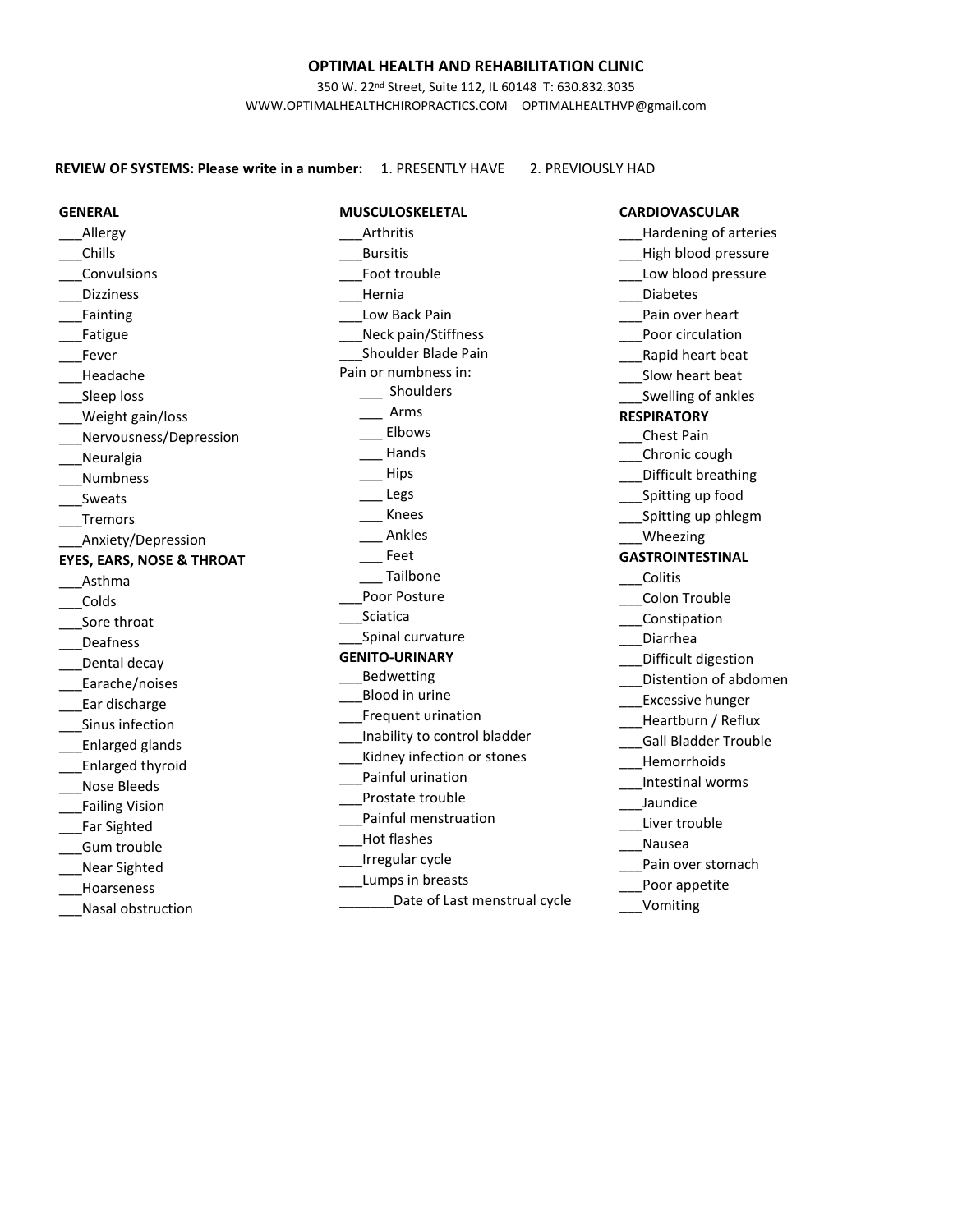# **Optimal Health and Rehabilitation Clinic**

350 W. 22nd Street 630.832.3035

Lombard, IL Illinois 60148 Effective date of notice: January 2016

# **NOTICE OF PRIVACY PRACTICES FOR PROTECTED HEALTH INFORMATION**

We respect our legal obligation to keep health information that identifies you private. This notice describes how we protect your health information and what rights you have regarding it. Please review it carefully*.* 

### **USES AND DISCLOSURES**

#### **We may use or disclose your protected health information without your written consent, written authorization or oral agreement for the following purposes**.

*Treatment.* Example: We may use your health information within our office to provide health care services to you or we may disclose your health information to another provider if it is necessary to refer you to them for services*.* 

Payment. Example: We may disclose your health information to a third party such as an insurance carrier, an HMO, a PPO, or your employer, in order to obtain payment for services provided to you.

Health Care Operations. Example: We may use your health information to conduct internal quality assessment and improvement activities and for business management and general administrative activities.

#### **We may use or disclose your protected health information without your written consent, written authorization or oral agreement under the following circumstances**:

- If we provide services to you in an emergency treatment situation.
- If we are required by law to provide services to you and we are unable to obtain your consent after attempting to do so.
- If we need to notify, or assist in the notification of, a family member, personal representative or another person responsible for your care of your location, general condition or death.
- If we are required to disclose your health information to your employer to evaluate whether you have a work-related injury or illness.
- If we are required by law to disclose your health information to a government authority authorized to receive reports of abuse, neglect or domestic violence.
- If we are required to disclose your health information to a health oversight agency or oversight activities required by law.
- If we are required to disclose your health information in response to a court order or subpoena.
- If we are required to disclose your health information to a coroner, medical examiner or funeral director.
- If we, in good faith, believe that the use of disclosure of your health information is necessary to prevent a serious threat to the health and safety of others.
- If we are authorized by law to disclose your health information to comply with laws established to provide benefits for work-related injuries or illnesses.

#### **SPECIFIC AUTHORIZATIONS**

I give permission to Optimal Health and Rehabilitation Clinic to use my address and clinical records to contact me by phone, in writing or by email with appointment reminders, missed appointment notification, birthday cards, holiday related cards, information about upcoming workshops and other promotions, newsletters, information about treatment alternatives or other health related information. If Optimal Health and Rehabilitation Clinic contacts me by phone or email, I give them permission to leave a message.

 $(sign)$  (date)

**WITH THE EXCEPTION OF THE ABOVE CIRCUMSTANCES, ANY USE OR DISCLOSURE OF YOUR HEALTH INFORMATION WILL BE MADE ONLY WITH YOUR WRITTEN AUTHORIZATION. YOUR WRITTEN AUTHORIZATION MAY BE REVOKED, IN WRITING, AT ANY TIME EXCEPT TO THE EXTENT THAT WE HAVE PROVIDED SERVICES OR TAKEN ACTION IN RELIANCE ON YOUR AUTHORIZATION**.

### **YOUR RIGHTS REGARDING YOUR HEALTH INFORMATION**

**Right to Request Restrictions.** You have the right to request restrictions on certain uses and disclosures of your health information. However, we are not required to agree to the requested restrictions, but if we agree, we must honor the restrictions you want. Your request to limit the use and/or disclosure of your health information must be made in writing to our privacy official.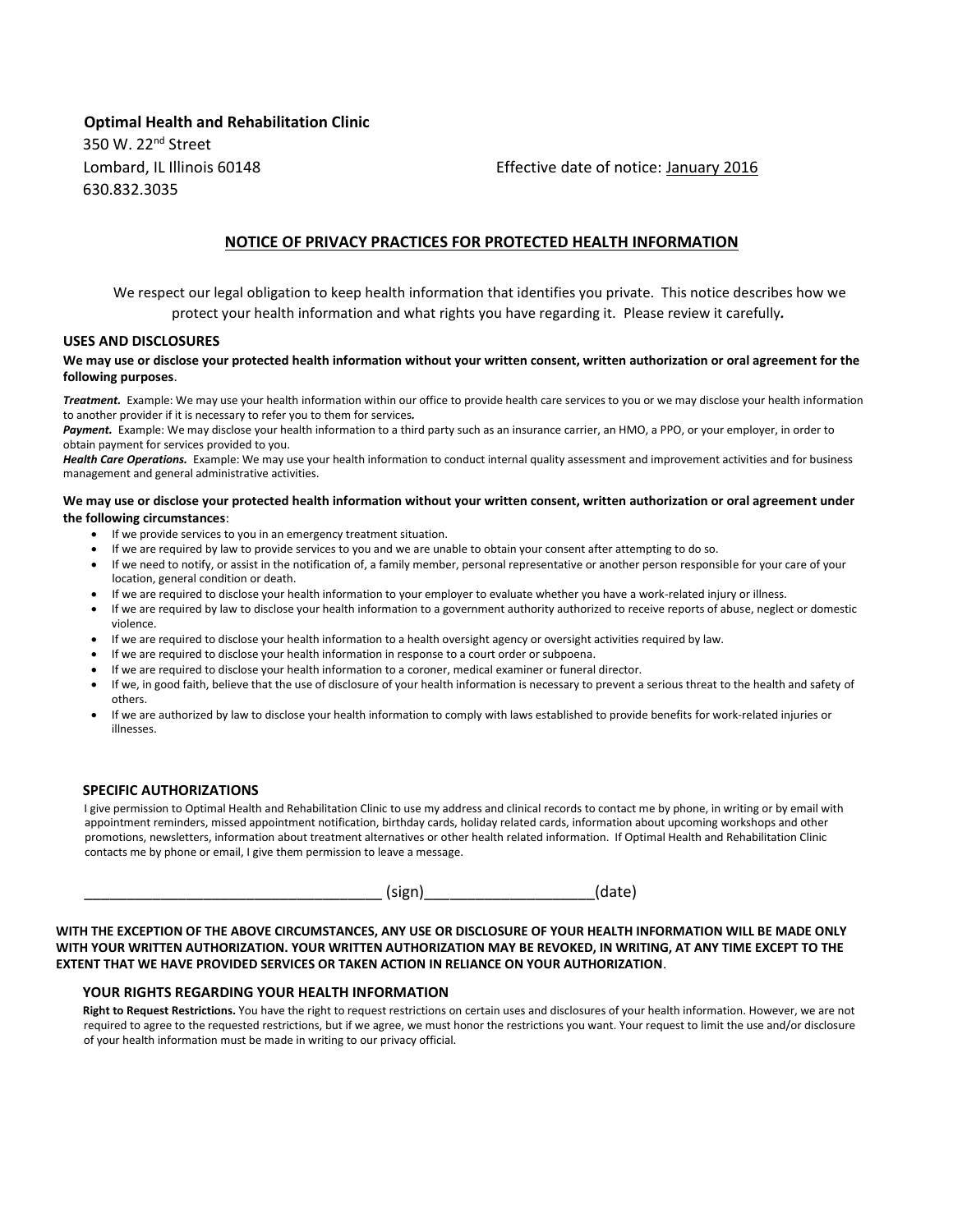**Right to Receive Confidential Communications.** You have the right to receive confidential communications concerning your health information. Your request to receive confidential communications must be made in writing to our privacy official. We will accommodate all reasonable requests by you to receive your health information at a place other than your home address or by means other than regular mail.

**Right to Inspect and/or Copy**. You have the right to inspect and/or copy certain health information for as long as that information remains in your record. Your request to inspect and/or copy your health information must be made in writing to our privacy official.

**Right to Amend***.* You have the right to request that we amend certain health information for as long as that information remains in your record. Your request to amend your health information must be made in writing to our privacy official and you must provide a reason to support the requested amendment.

**Right to Receive an Accounting.** You have the right to receive an accounting of our disclosures of your health information made six (6) years prior to the date of request. We will provide you with the first (1st) accounting in any twelve- (12) month period at no charge. There will be a fee charged for any subsequent request. Your request to receive an accounting must be made in writing to our privacy official. The accounting will not include the following disclosures:

- Disclosures made to carry out treatment, payment and health care operations (TPO);
- Disclosures made to you;
- Disclosures made to individuals involved with your care;
- Disclosures made for national security or intelligence purposes;
- Disclosures made to correctional institutions or law enforcement officials: and
- Disclosures made prior to the compliance date of the HIPAA Privacy Rule.

**Right to Receive Notice**. You have the right to receive a paper copy of this notice, upon request.

#### **OUR DUTIES**

**We are required by law** to maintain the privacy of protected health information and to provide you with notice of our legal duties and privacy practices with respect to your protected health information.

**We must** abide by the terms of this notice while it is in effect. However, we reserve the right to change the terms of this notice and to make the new notice provisions effective for all of the protected health information that we maintain. If we make a change in the terms of this notice, we will notify you in writing and provide you with a paper copy of the new notice, upon request.

#### **COMPLAINTS**

You may complain to us and to the Secretary of Health and Human Services if you believe your privacy rights have been violated. You may file a complaint with us by writing to our privacy official at the address shown at the beginning of this Notice. We will not take any action against you for filing a complaint.

#### **BY SIGNING THIS FORM YOU ARE GIVING CONSENT TO OPTIMAL HEALTH AND REHABILITATION CLINIC PERMISSION TO USE AND DISCLOSE YOUR PROTECTED HEALTH INFORMATION IN ACCORDANCE WITH THE DIRECTIVES LISTED ABOVE.**

#### **HOW TO CONTACT US**

If you would like further information about our privacy practices, please contact Shelly Posejpal, DC at the address or phone number shown at the beginning of this Notice.

### **ACKKNOWLEDGEMENT OF RECEIPT**

**I acknowledge that I received a copy of Optimal Health and Rehabilitation Clinic's Privacy Practices.** 

**Patient's Name:** 2008. 2009. **Signature:** 2009. **Signature:** 2009. **Signature:** 2009. **Signature:** 2009. **Signature:** 2009. **Signature:** 2009. **Signature:** 2009. **Signature:** 2009. **Signature:** 2009. **Signature:** 2009. **S** 

*(please print)* 

**Date: Date: Date:**